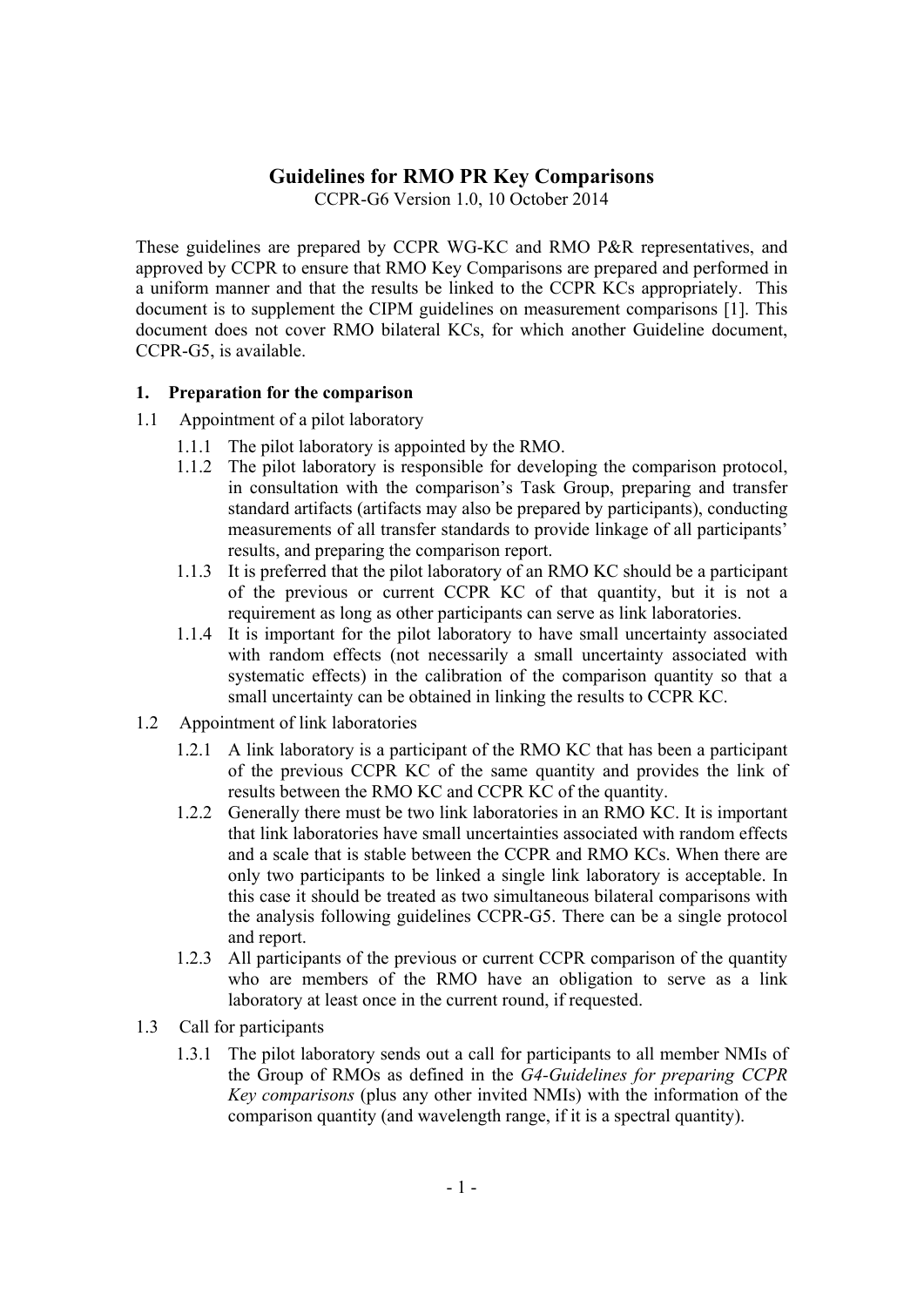- 1.3.2 The RMO PR TC chair informs the chairs of all other RMOs that a comparison is planned so that bilateral comparisons in other RMOs can be avoided.
- 1.4 Task Group
	- 1.4.1 A Task Group for the comparison is formed, if necessary, to assist the pilot laboratory in developing the comparison protocol. The Task Group consists of several participants of the RMO comparison and the link laboratories.

### **2. Development of Technical Protocol**

- 2.1 The technical protocol is developed by the pilot laboratory and the Task Group of comparison.
- 2.2 The technical protocol should basically follow that of CCPR KC of the quantity. The same, or similar, types of transfer standard artifacts should be used.
- 2.3 The technical protocol should describe a sequence of measurements which allows the stability of the transfer standards to be verified. The measurement sequence should use at least one of the following elementary patterns:
	- A) Transfer standards are first measured by the pilot laboratory, sent to each participant for their measurement, then sent back to the pilot laboratory for the second measurement. (Pilot – Participant – Pilot)
	- B) The transfer standards are first measured by each participant, sent to the pilot laboratory for their measurements, then sent back to each participant for the second measurement. (Participant – Pilot– Participant)
- 2.4 The technical protocol should include the following information.
	- 2.4.1 Complete specification of the comparison quantity, wavelength range and geometrical conditions, as applicable.
	- 2.4.2 The pilot and link laboratories and the list of participants (NMIs) and their contact information.
	- 2.4.3 Time table (month, year) including
		- delivery of transfer artifacts to each participant (if the pilot laboratory prepares transfer artifacts), or submission of transfer artifacts and results by each participant (if each participant prepares the artifacts). Time tables should explicitly include sufficient time for transportation
		- measurements by each participant
		- distribution of Pre-Draft A data (stability of artifacts and internal consistency), following the *G2: Guidelines for CCPR comparison report preparation.*
		- distribution of Draft A
		- a statement that participants will be given a deadline date for submitting the results, and if they do not meet the deadline, they will be disqualified.
	- 2.4.4 Description of transfer artifacts. If the participants are to procure the artifacts, the detailed product information of the artifacts.
	- 2.4.5 Advice on handling the travelling standards, including unpacking and subsequent packing and shipping for return. Detailed operating conditions of the transfer artifacts including electrical parameters and method for alignment.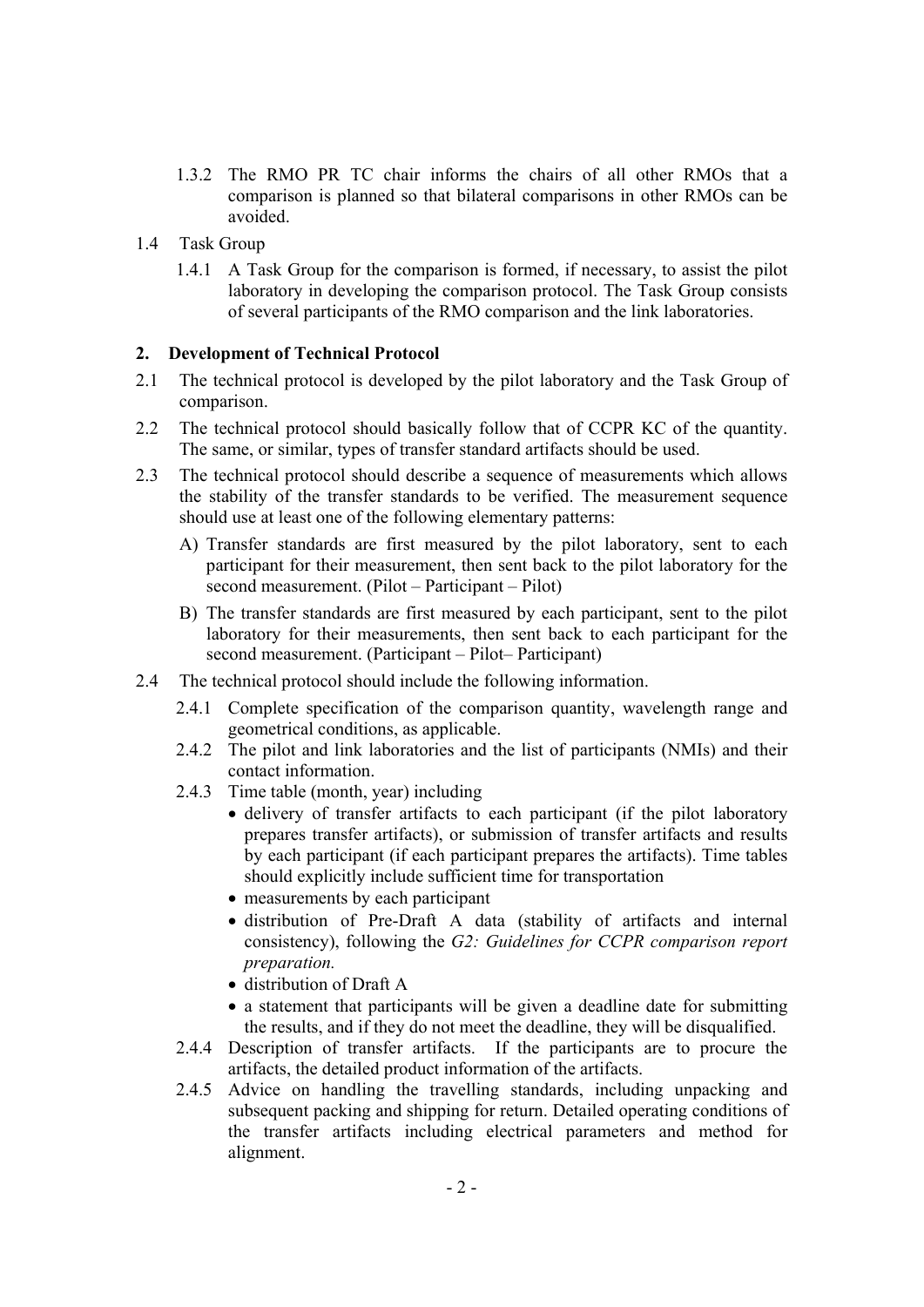- 2.4.6 Instructions to perform measurements using the facilities and procedures that the participant laboratory normally uses for their calibration services, while meeting the conditions of measurement specified by the technical protocol.
- 2.4.7 Instructions for submitting the measurement results including uncertainty (attach a form) for each transfer standard. If the participants perform measurements in two rounds (before and after measurement by the pilot laboratory), they must send the results after each of  $1<sup>st</sup>$  and  $2<sup>nd</sup>$  measurement, but the results of the  $1<sup>st</sup>$  measurement can be treated as preliminary and these can be revised if necessary when the  $2<sup>nd</sup>$  measurement results are submitted.
- 2.4.8 Instructions to submit the information below. These should be submitted before or, at the latest, at the time of submitting final measurement results.
	- information on the traceability of the scale of the comparison quantity of the laboratory
	- detailed uncertainty budget, including the list of uncertainty contributions identifying uncertainty components related to correlated and uncorrelated effects between measurements rounds, for the laboratory's measurement of the comparison quantity (general one for the quantity, not for each individual transfer artifact). The protocol shall include a list of the typical uncertainty contributions to include in the budget.
	- description of the laboratory facility for the quantity
- 2.4.9 Method of data analysis, which should follow Appendix A below. Any deviations from the recommended methods should be justified and explained in detail.
- 2.5 The technical protocol must be distributed to and approved by all participants. It is highly recommended that prior to approval the protocol is clearly labeled 'DRAFT' on all pages. Only once it has been approved by both the participants and the WG-KC (Section 3.3) should a final version be distributed as PDF and labeled as 'Final Approved Protocol'.

### **3. Registration to KCDB and approval of the protocol**

- 3.1 Upon completion of the technical protocol following review by the participants, the pilot laboratory sends the protocol document to the RMO PR TC Chair.
- 3.2 The RMO PR TC Chair will submit the protocol document to WG-KC Secretary (copy to WG-KC Chair) to request approval or comments by WG-KC.
- 3.3 After the technical protocol is approved, the RMO PR TC Chair sends the KCDB entry form and the Final Approved Protocol to the CCPR Executive Secretary, who will confirm reception and pass it on to the KCDB manager.
- 3.4 Upon the registration of the comparison in the KCDB, the comparison is given a designation as RMO(.PR)-Kx.YEAR. RMO is the name of the RMO of the pilot laboratory, .PR is an optional addition to the RMO name, YEAR is the year of registration in the KCDB.

### **4. Monitoring the comparison**

4.1 After the comparison is registered in the KCDB and during the process of the comparison (until the report is published), pilot laboratories are required to send a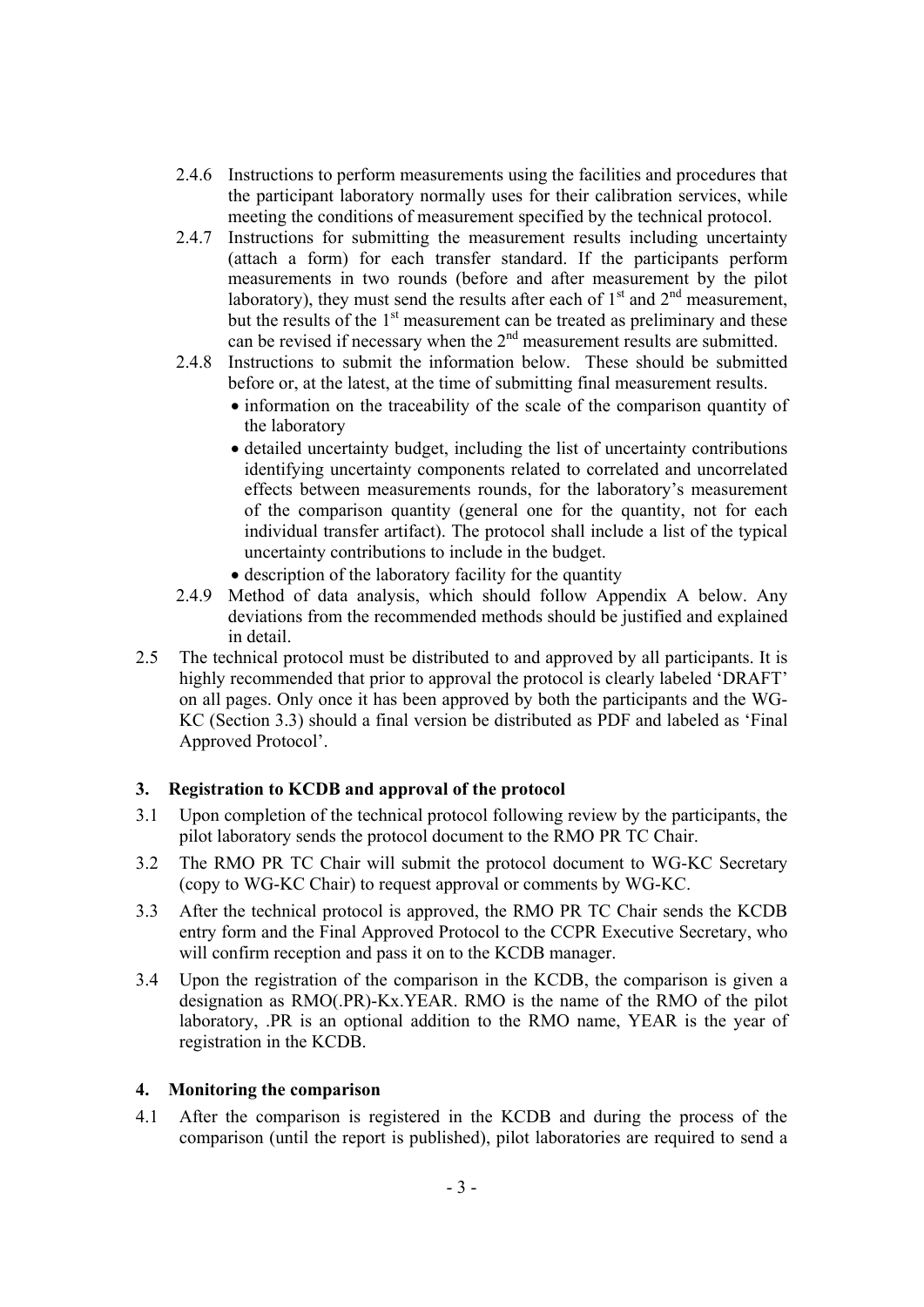progress report to the participants and the RMO Chair every six months (January and July as default). The RMO Chair will include this in the report to the WG-KC.

- 4.2 If significant delay occurs, the pilot laboratory is required to notify the participants and the RMO Chair promptly at any time between the periodic reports.
- 4.3 The RMO Chair should remind the pilot laboratory to submit the status report as required above.

#### **5. Measurement**

- 5.1 Measurement can start upon the approval of the protocol by WG-KC and should follow the time scale in the technical protocol.
- 5.2 The participants and pilot laboratory should inform each other upon receipt of the transfer standards.
- 5.3 If a participant fails to submit the results by the deadline (except for reasons such as failure of artifacts), the participant will be disqualified. This decision, proposed by the pilot laboratory, is to be agreed by all other participants.

#### **6. Pre-Draft A process**

6.1 After completion of all measurements, sections 1, 2, and 3 of the *Guidelines for CCPR Comparison Report Preparation* (CCPR G2) must be followed by the pilot laboratory, which describe the Pre-Draft A process. Section 4 is not required for RMO comparisons linking to the KCRV of the CCPR comparison.

#### **7. Preparation and Distribution of Draft A**

- 7.1 After the Pre-Draft A processes are complete, the pilot laboratory prepares and distributes Draft A to all participants, which discloses the absolute results of the comparison. The Draft A should tabulate all the results as well as present them in graphical form as necessary. It is recommended that the pilot laboratory also distribute the data of the analyses in a spreadsheet file. The Draft A should be distributed within six months after completion of all the measurements of the comparison.
- 7.2 Draft A should give the designation of the comparison, as described in 3.4.
- 7.3 The results of the RMO KC are linked to the results of the most recent (past) CCPR KC of the same quantity. The unilateral Degree of Equivalence (DoE) of the participating laboratories should be calculated using all appropriate information available from the CCPR KC and the RMO KC, following the approach described in Appendix A.
- 7.4 The Draft A report, and subsequently the Draft B and final reports, must contain unilateral DoEs for the participating laboratories but not for the link laboratories, including the deviation and associated expanded uncertainty of each participant to the KCRV of the CCPR comparison.
- 7.5 Bilateral DoEs are not required.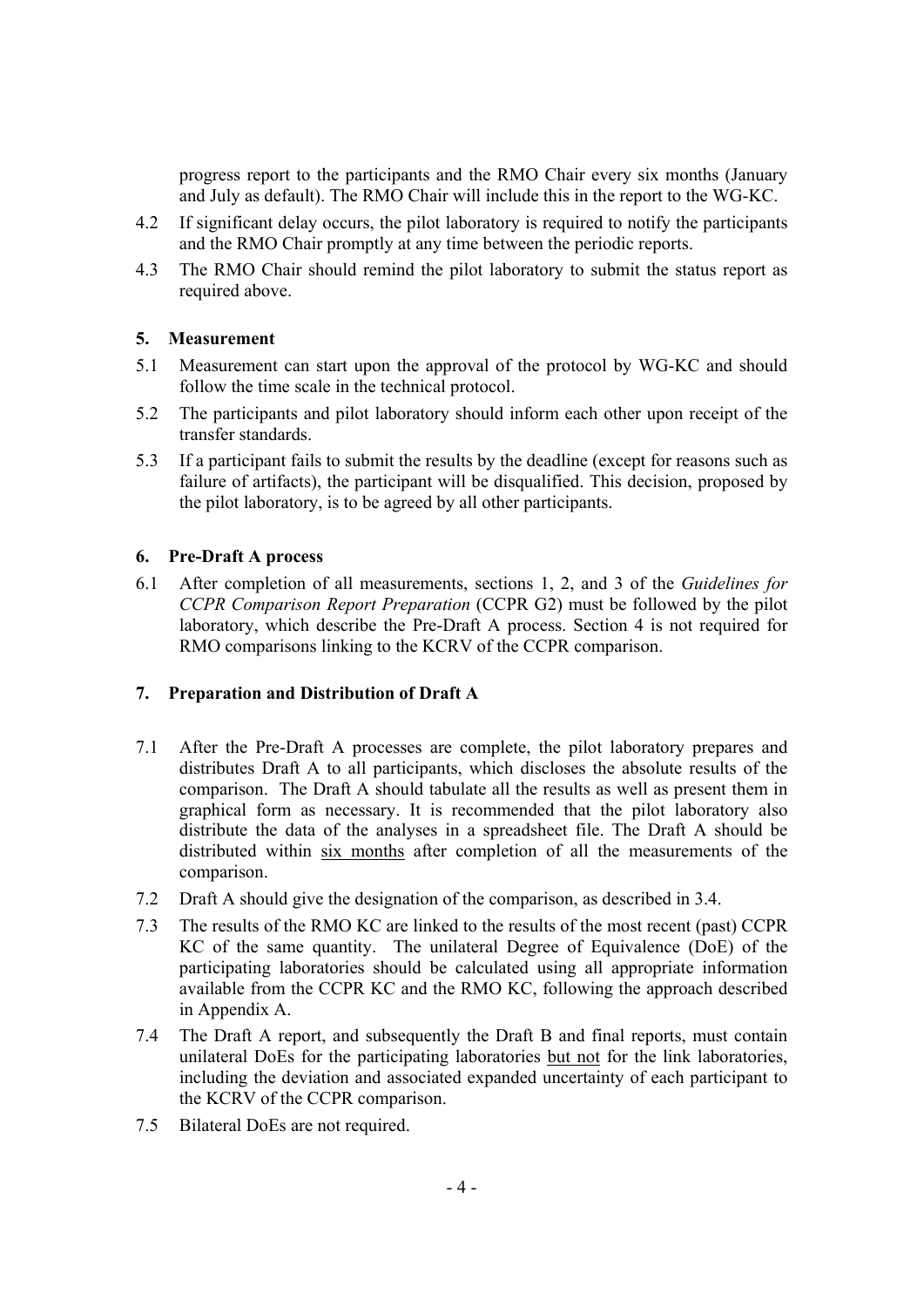### **8. Review of Draft A by participants**

8.1 The Draft A report should be reviewed by the participants following all parts of the procedure in section 6 of the *Guidelines for CCPR Comparison Report Preparation* (CCPR G2).

### **9. Submission of Draft B (for Key Comparisons)**

- 9.1 When the final version of Draft A has been agreed by all participants, it becomes Draft B.
- 9.2 The Pilot laboratory submits Draft B to the RMO chair, who forwards it to the WG-KC for approval, within four months from distribution of Draft A (if no further version of Draft A needs to be prepared).
- 9.3 Draft B (the final version of Draft A-x) must include tables of unilateral Degrees of Equivalence. Tables of Bilateral DoE are not required. The tables can be in the main body or an Appendix of the report.
- 9.4 Draft B will be reviewed by WG-KC (and no longer by participants). As the result of this review, changes in Draft B may be requested and such changes will be sent to the Pilot laboratory. If a revision is produced, it is called Draft B-2 (B-3, ... if repeated) and reviewed again by WGKC. Participants do not participate in this process unless some major revision is proposed by WG-KC.
- 9.5 When Draft B-x is approved by WG-KC, it will be submitted to CCPR. When it is approved by CCPR, the approved version of Draft B becomes the Final Report.
- 9.6 Any versions of Draft B are not considered confidential, and may be the subject of a publication with the exception of the proposals for the reference value and degrees of equivalence.
- 9.7 After the Draft B has been submitted, the Pilot laboratory sends to all participants, with copies to the RMO P&R TC chairs, a reminder to check the consistency of their CMCs with the KC results and to report to the participant's RMO TC chair (with a copy to the pilot) about their evaluation and any proposed actions in case of inconsistency, within two months from the reminder.

### **10. Publication of Final Report**

10.1 The final reports of Key Comparisons will be published in the *Technical Supplement of Metrologia* (electronic media on the website). If the Pilot lab chooses to do so, the reports can also be published in a printed journal.

### **References**

1. CIPM MRA-D-05, Measurement comparisons in the CIPM MRA, Version 1.5, available at http://www.bipm.org/utils/common/documents/CIPM-MRA/CIPM-MRA-D-05.pdf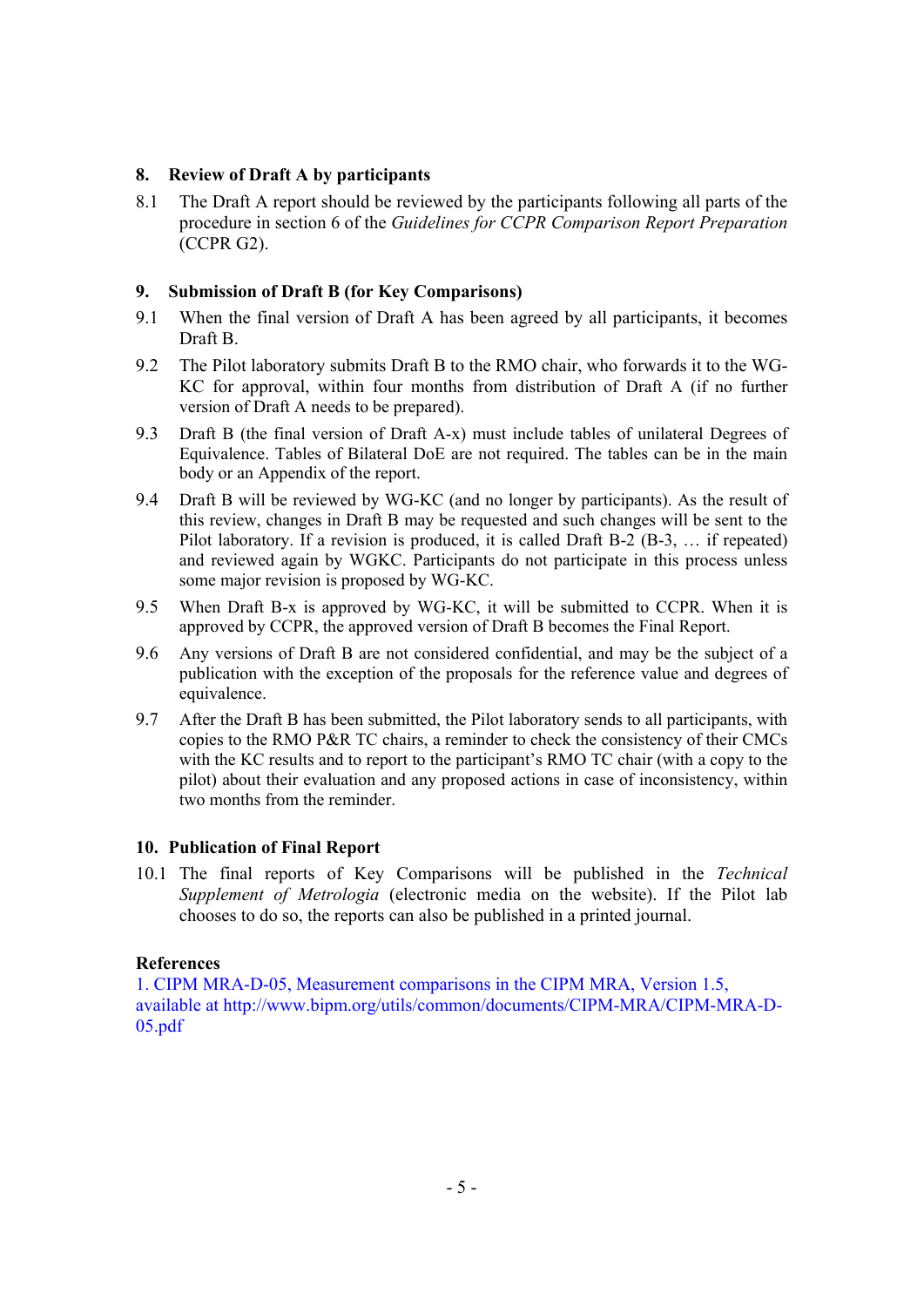### **Appendix A: Recommended analysis approach**

This example analysis is an expansion of the concepts developed for G5: Guidelines for bilateral KCs. It assumes that there are two link laboratories for the comparison.

The approach uses a single artifact for each pair of measurements (e.g. pilot to participant). The 'effective single artifact' can be determined using a simple mean of different artifact values of  $(y_n - y_i)$  in e.g. Eq. (1) or a simple mean of different artifact values of  $(y_n/y_i - 1)$  in Eq. (2). The uncertainty associated with this effective artifact is given by the uncertainty declared by the participant for a single artifact. This ensures that the uncertainties associated with random effects are not reduced depending on the number of measurements made by the participant – in this way the participants are treated more equitably.

The abbreviation KC relates here to the CCPR Key Comparison that the RMO comparison is linked to. The abbreviation RMO relates to the RMO comparison.

# **A.1 Relative and absolute models**

It is important to understand whether the comparison model is based on absolute differences or relative differences. In an absolute-difference model:

- The KCRV has units of the key comparison quantity.
- All uncertainty components have the same units.
- The DoE of the RMO participant will be the best estimate of the systematic offset of that participant's measurements. So had that participant measured the CCPR KC 'virtual artifact', this would be the offset in that participant's measured value from the KCRV in the same units.

In a relative-difference model:

- The KCRV is the value 1. It is the 'average' ratio of participant's measurements of the 'virtual artifact' to the KC value of the 'virtual artifact'.
- All uncertainty components are expressed relatively, often as percentages.
- The DoE of the RMO participant will be the best estimate of the systematic ratio (minus one) of that participant's measurements to the KCRV. So had that participant measured the CCPR KC 'virtual artifact', this would be the ratio of that participants' measured value from the KCRV minus one.

The uncertainty equations below can be used for both relative difference and absolute difference models. In relative difference models, the uncertainty components are expressed in percent, in absolute difference models, in the unit of measurement.

### **A.2 The different types of RMO participant**

The comparison analysis will depend on whether the pilot of the RMO comparison was a link laboratory or not. Figure 1 shows the form of an original CCPR comparison (yellow circles), a linked bilateral (purple squares) and two linked RMO comparisons. In one (red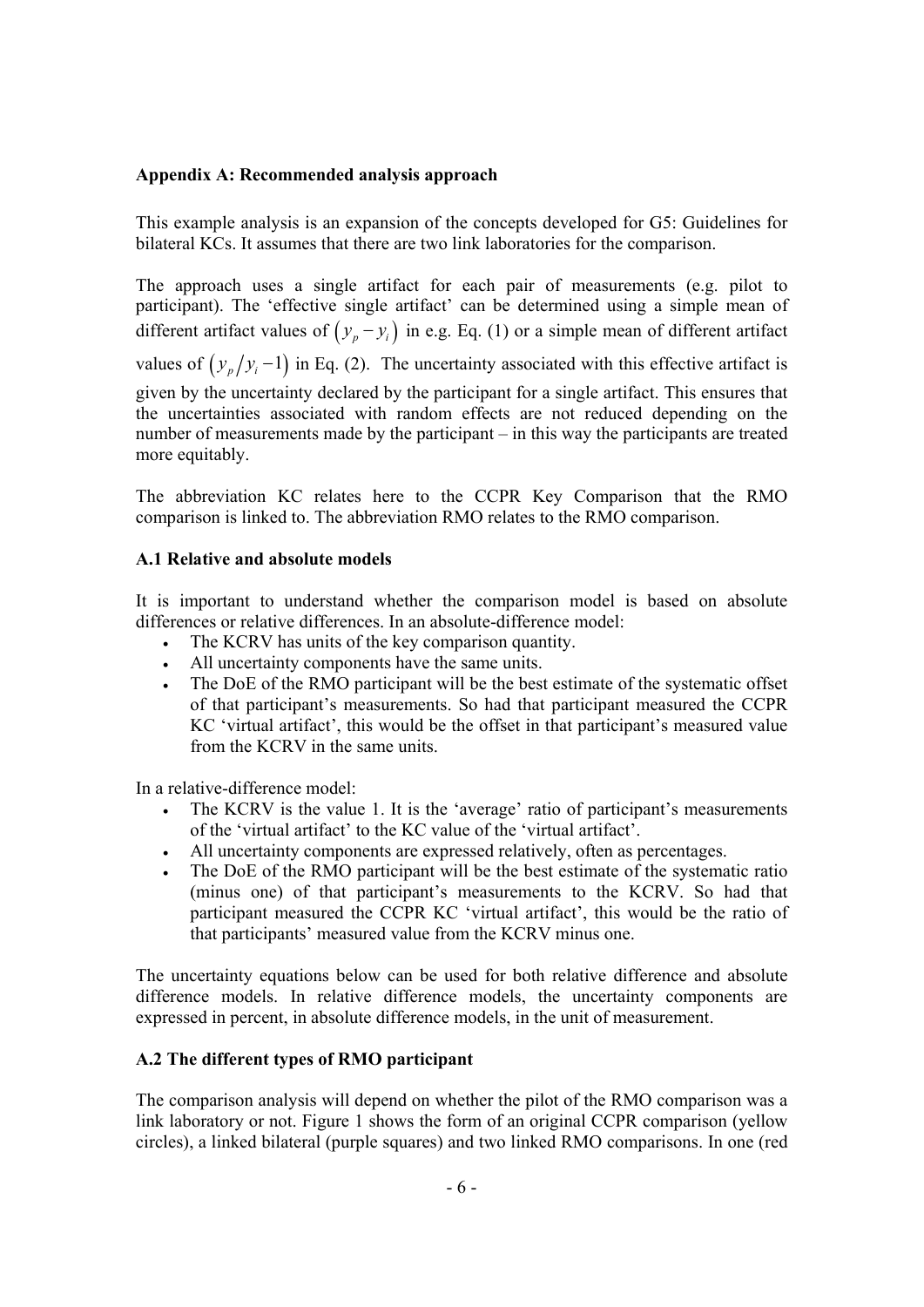triangles) the pilot (blue hexagon) is not one of the original CCPR comparison participants. In the other (green stars) the pilot is one of the two link laboratories.

The same notation is used for all examples,  $\alpha$  describes a participant to be linked in the RMO or Bilateral Comparison, the link laboratories have the notation *i* and *j* and the pilot has the specific notation *p* . Each link (solid lines for the CCPR comparison, dotted lines for linked comparisons) corresponds to the measurement by the two NMIs of the same artefact or set of artifacts.



**Figure 1** The original CCPR comparison (yellow circles), with subsequent linked comparisons. The bilateral comparison (considered in Guideline G5) is shown by the purple squares. There are two different RMO comparisons. One (red triangles and blue hexagon) has a pilot who was not one of the original CCPR comparison participants. The other (green stars) has a pilot who is one of the CCPR comparison link laboratories.

The unilateral DoE and its associated uncertainty are different for these three cases.

#### **A.2.1 For the link of the pilot who is not a link laboratory (blue)**

The DoE of the pilot, through each of the two links independently is given (for an absolute difference model) by:

$$
D_{p(i)} = D_i + \underbrace{(y_p - y_i)}_{\text{difference pilot to link,}\atop \text{can be average of multiple artifacts}}
$$
\n
$$
D_{p(j)} = D_j + \underbrace{(\tilde{y}_p - \tilde{y}_j)}_{\text{difference pilot to link,}\atop \text{can be average of multiple artifacts}}
$$
\n(1)

Where

- $D_{p(i)}$  is the unilateral DoE for the pilot, calculated via link *i* and  $D_{p(i)}$  is the unilateral DoE for the pilot calculated via link *j*.
- $D_i$  and  $D_j$  are the unilateral DoEs for the link laboratories *i* and *j* respectively calculated during the KC.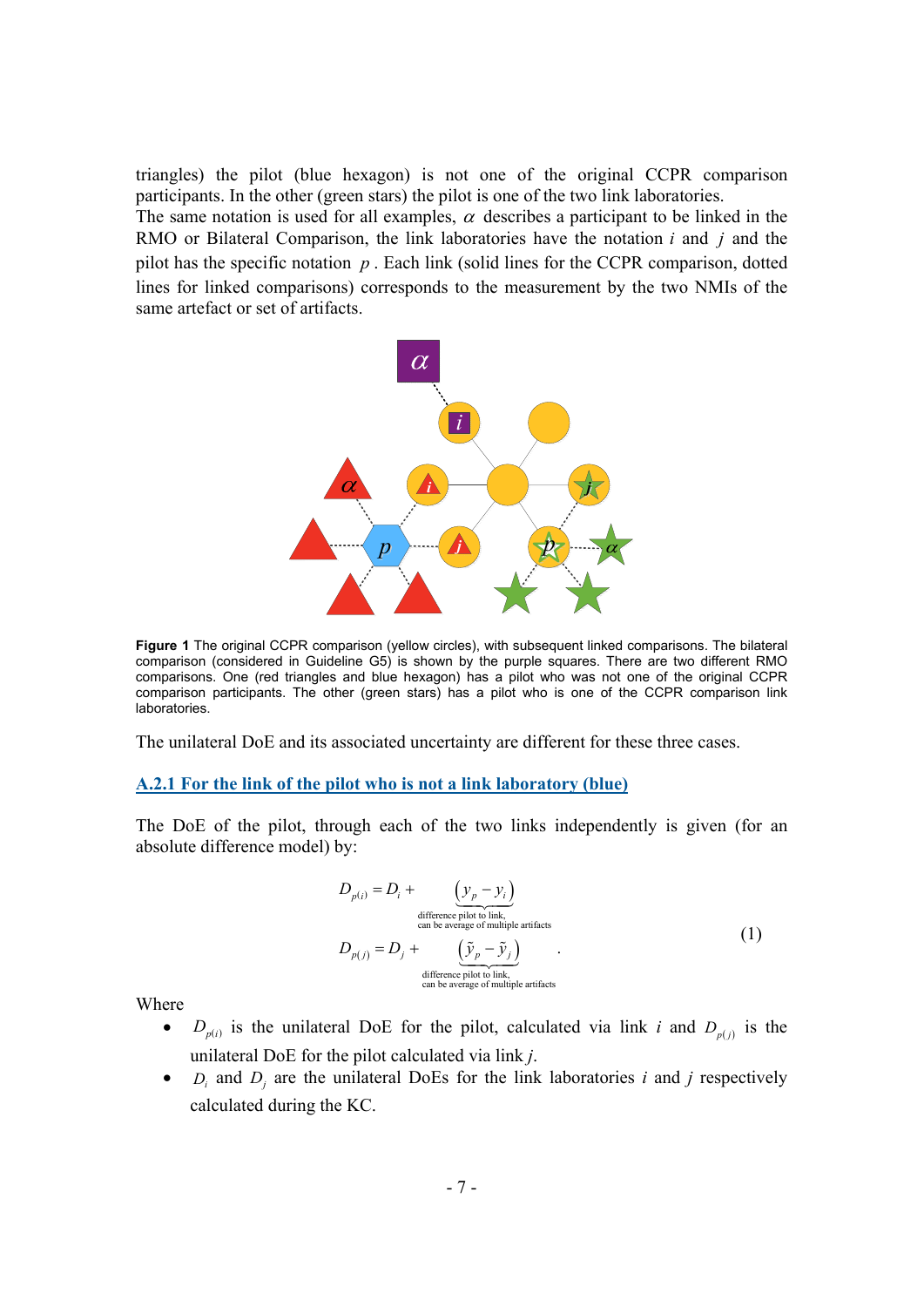- $y_p y_i$  is the "average value" (of multiple artifacts) of the difference between the pilot's measurement result and the link *i*'s measurement result.
- $\tilde{y}_p \tilde{y}_j$  is the "average value" (of multiple artifacts) of the difference between the pilot's measurement result and the link *j*'s measurement result.

For a relative-difference model:

$$
D_{p(i)} = D_i + \underbrace{(y_p/y_i - 1)}_{\text{ratio pilot to link,}} \nD_{p(j)} = D_j + \underbrace{(\tilde{y}_p/\tilde{y}_j - 1)}_{\text{ratio pilot to link,}}.
$$
\n(2)

Where:

- $D_{p(i)}$  is the unilateral DoE for the pilot, calculated via link *i* and  $D_{p(i)}$  is the unilateral DoE for the pilot calculated via link *j*.
- $D_i$  and  $D_j$  are the unilateral DoEs for the link laboratories *i* and *j* respectively calculated during the KC.
- $y_p/y_i$  is the "average value" (of multiple artifacts) of the ratio between the pilot's measurement result and the link *i*'s measurement result.
- $\tilde{y}_p/\tilde{y}_j$  is the "average value" (of multiple artifacts) of the ratio between the pilot's measurement result and the link *j*'s measurement result.

The DoE of the pilot is then calculated as

$$
D_p = W_i D_{p(i)} + W_j D_{p(j)}; \qquad W_i + W_j = 1.
$$
 (3)

Optimal weights for this case are:

$$
W_{i} = \frac{\hat{W}}{\sigma_{i}^{2}}, \qquad W_{j} = \frac{\hat{W}}{\sigma_{j}^{2}}
$$
  
\n
$$
\hat{W} = \frac{\sigma_{i}^{2} \sigma_{j}^{2}}{\sigma_{i}^{2} + \sigma_{j}^{2}}
$$
  
\n
$$
\sigma_{i}^{2} = s_{\text{KC}}^{2} + s_{\text{RMO}}^{2} + u_{i,\text{st}}^{2} + u_{i,\text{r,KC}}^{2} + u_{i,\text{r, RMO}}^{2}
$$
  
\n
$$
\sigma_{j}^{2} = s_{\text{KC}}^{2} + s_{\text{RMO}}^{2} + u_{j,\text{r, KC}}^{2} + u_{j,\text{r, RMO}}^{2}
$$
\n(4)

(For the meaning of these terms, see Section A.2.4 below).

The uncertainty component of the unilateral DoE is given as an expanded uncertainty

$$
U(D_p) = 2u(D_p) \tag{5}
$$

where the standard uncertainty is calculated using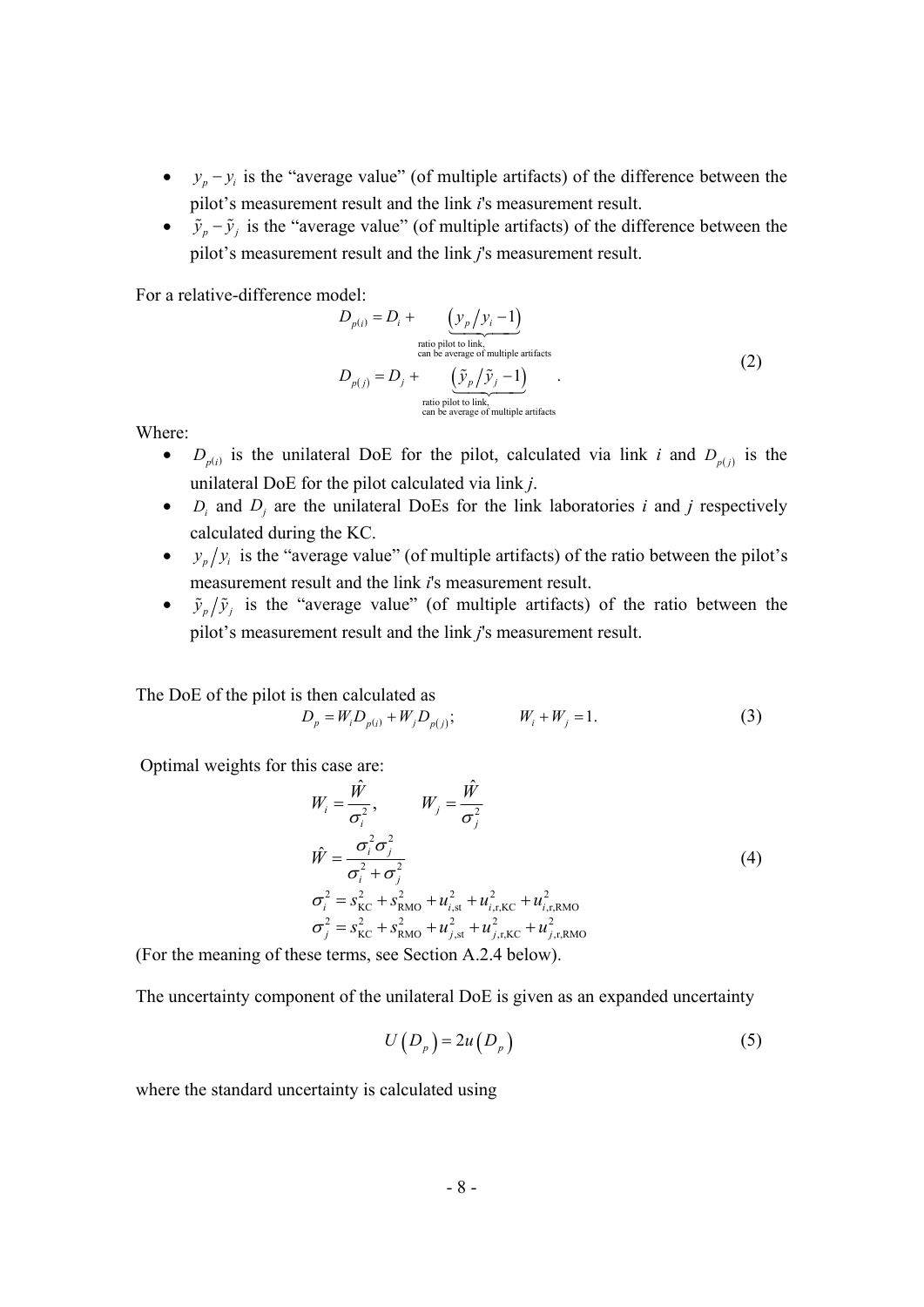$$
u^{2}(D_{p}) = u_{p \text{ s measurement}}^{2} + \underbrace{(W_{i}^{2} - 2W_{i}w_{i} + W_{j}^{2} - 2W_{j}w_{j})s_{\text{KC}}^{2} + u^{2}(x_{\text{ref}}) + \underbrace{W_{i}^{2}(u_{i,\text{st}}^{2} + u_{i,\text{r,KC}}^{2} + u_{i,\text{r, RMO}}^{2})}_{\text{KCEfects}} + \underbrace{W_{j}^{2}(u_{j,\text{st}}^{2} + u_{j,\text{r, RC}}^{2} + u_{j,\text{r, RMO}}^{2})}_{j \text{ link quality}} + \underbrace{(W_{i}^{2} + W_{j}^{2})s_{\text{RMO}}^{2}}_{\text{RMO effects}}.
$$
\n(6)

This equation is described and the terms are defined in section A.2.4 below.

#### **A.2.2 For the link of the non-pilot when the pilot is not a link laboratory (red)**

The DoE of the non-link laboratory, through the pilot and each of the two links independently is given (for an absolute difference model) by:

$$
D_{\alpha(j)} = D_i + \underbrace{\left(y_p - y_i\right)}_{\text{difference pilot to link,} \text{ of the average of multiple artifacts}} + \underbrace{\left(z_{\alpha} - z_p\right)}_{\text{difference particle articipath to pilot,} \text{ can be average of multiple artifacts}} + \underbrace{\left(z_{\alpha} - z_p\right)}_{\text{difference pilot to link,} \text{ of the entire entire path.}} \tag{7}
$$

Where

- $D_{\alpha(i)}$  is the unilateral DoE for the laboratory  $\alpha$ , calculated via link *i* and pilot *p* and  $D_{\alpha(j)}$  is the unilateral DoE for the laboratory  $\alpha$ , calculated via link *j* and pilot *p*.
- $D_i$  and  $D_j$  are the unilateral DoEs for the link laboratories *i* and *j* respectively calculated during the KC.
- $y_p y_i$  is the "average value" (of multiple artifacts) of the difference between the pilot's measurement result and the link *i*'s measurement result.
- $\tilde{y}_p \tilde{y}_j$  is the "average value" (of multiple artifacts) of the difference between the pilot's measurement result and the link *j*'s measurement result.
- $z_a z_p$  is the "average value" (of multiple artifacts) of the difference between the laboratory  $\alpha$ 's measurement result and the pilot's measurement result.

For a relative-difference model:

$$
D_{\alpha(i)} = D_i + \underbrace{(y_p/y_i - 1)}_{\text{ratio pilot to link,}} + \underbrace{(z_\alpha/z_p - 1)}_{\text{ratio pilot to new participant,}} \\ D_{\alpha(j)} = D_j + \underbrace{(\tilde{y}_p/\tilde{y}_j - 1)}_{\text{ratio pilot to link,}} + \underbrace{(z_\alpha/z_p - 1)}_{\text{ratio pilot to link,}}.
$$
 (8)

Where:

 $D_{\sigma(i)}$  is the unilateral DoE for the laboratory  $\alpha$ , calculated via link *i* and pilot *p* and  $D_{\alpha(j)}$  is the unilateral DoE for the laboratory  $\alpha$ , calculated via link *j* and pilot *p*.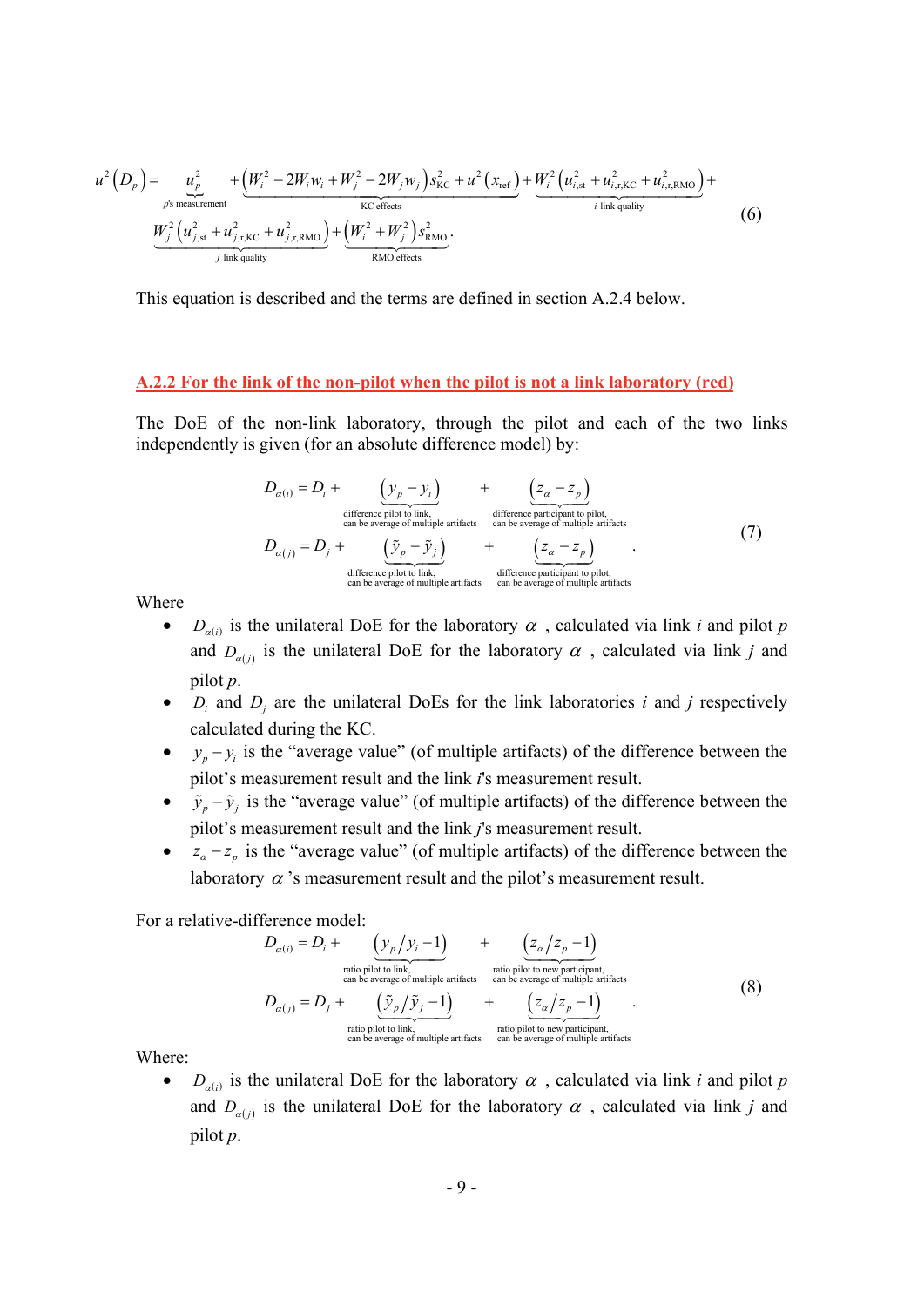- $D_i$  and  $D_j$  are the unilateral DoEs for the link laboratories *i* and *j* respectively calculated during the KC.
- $y_p/y_i$  is the "average value" (of multiple artifacts) of the ratio between the pilot's measurement result and the link *i*'s measurement result.
- $\tilde{y}_p/\tilde{y}_j$  is the "average value" (of multiple artifacts) of the ratio between the pilot's measurement result and the link *j*'s measurement result.
- $z_{\alpha}/z_{\beta}$  is the "average value" (of multiple artifacts) of the ratio between  $\alpha$  's measurement result and the pilot's measurement result.

The DoE of the laboratory  $\alpha$  is then calculated as

$$
D_{\alpha} = W_i D_{\alpha(i)} + W_j D_{\alpha(j)}; \qquad W_i + W_j = 1.
$$
 (9)

Optimal weights for this case are:

$$
W_{i} = \frac{\tilde{W}}{\tilde{\sigma}_{i}^{2}}, \qquad W_{j} = \frac{\tilde{W}}{\tilde{\sigma}_{j}^{2}}
$$
  
\n
$$
\tilde{W} = \frac{\tilde{\sigma}_{i}^{2} \tilde{\sigma}_{j}^{2}}{\tilde{\sigma}_{i}^{2} + \tilde{\sigma}_{j}^{2}}
$$
  
\n
$$
\tilde{\sigma}_{i}^{2} = s_{\text{KC}}^{2} + s_{\text{RMO}}^{2} + u_{i,\text{st}}^{2} + u_{i,\text{r,KC}}^{2} + u_{i,\text{r, RMO}}^{2} + u_{p,\text{r, RMO}}^{2}
$$
\n
$$
\tilde{\sigma}_{j}^{2} = s_{\text{KC}}^{2} + s_{\text{RMO}}^{2} + u_{j,\text{r, KC}}^{2} + u_{j,\text{r, RMO}}^{2} + u_{p,\text{r, RMO}}^{2}
$$
\n(10)

This has an extra term compared to Eq. (4). The terms are defined in Section A.2.4.

The uncertainty component of the unilateral DoE is given as an expanded uncertainty

$$
U(D_{\alpha}) = 2u(D_{\alpha})
$$
\n(11)

where the standard uncertainty is calculated using

$$
u^{2}(D_{\alpha}) = \underbrace{u_{\alpha}^{2}}_{\alpha's\text{ measurement}} + \underbrace{(W_{i}^{2} - 2W_{i}w_{i} + W_{j}^{2} - 2W_{j}w_{j})s_{\text{KC}}^{2} + u^{2}(x_{\text{ref}}) + \underbrace{W_{i}^{2}(u_{i,\text{st}}^{2} + u_{i,\text{r,KC}}^{2} + u_{i,\text{r,RMO}}^{2})}_{\text{KCEfects}} + \underbrace{W_{j}^{2}(u_{j,\text{st}}^{2} + u_{j,\text{r,RMO}}^{2})}_{j\text{ link quality}} + \underbrace{(12)}_{j\text{ link quality}}
$$

This equation is described and the terms are defined in section A.2.4 below.

#### **A.2.3 For the link of non-link laboratories when the pilot is a link laboratory (green)**

In this case, there is an asymmetry. A participant's link through the pilot is direct (like section A.2.1) and their link through the other link laboratory includes a 'via the pilot'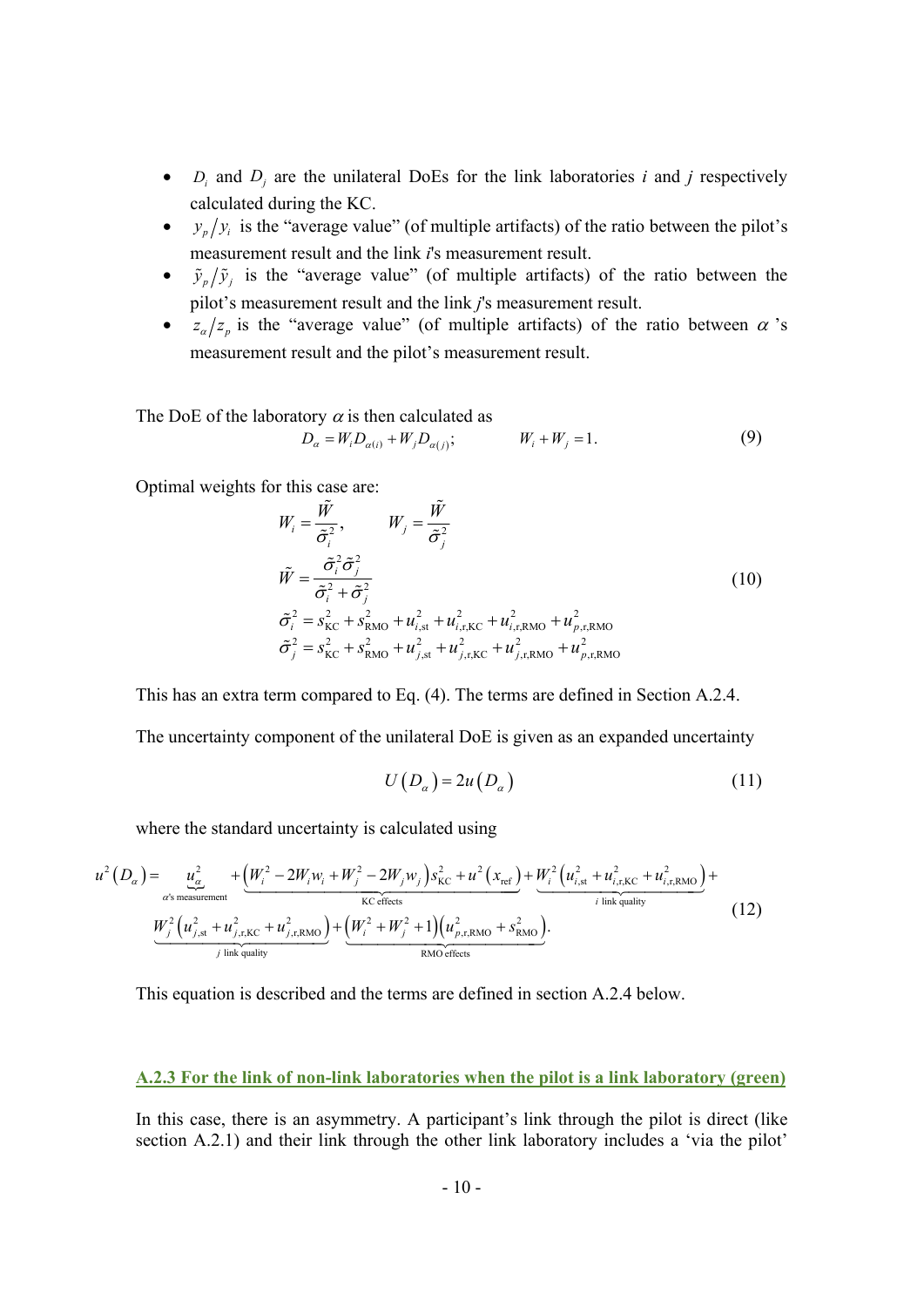step (like section A.2.2). We will call the pilot, link laboratory *p* and the non-pilot, link laboratory *j* .

The DoE of the non-link laboratory, through the pilot and the other link is given (for an absolute difference model) by:

$$
D_{\alpha(p)} = D_p + \underbrace{\left(y_{\alpha} - y_p\right)}_{\text{difference to link pilot p}}
$$
  
\n
$$
D_{\alpha(j)} = D_j + \underbrace{\left(\tilde{y}_p - \tilde{y}_j\right)}_{\text{difference pilot to link,} \atop \text{can be average of multiple artifacts}} + \underbrace{\left(y_{\alpha} - y_p\right)}_{\text{difference public } \atop \text{can be average of multiple artifacts}}.
$$
\n(13)

Where

- $D_{\sigma(n)}$  is the unilateral DoE for the laboratory  $\alpha$ , calculated via pilot *p* and  $D_{\sigma(n)}$  is the unilateral DoE for the laboratory  $\alpha$ , calculated via link *j* and pilot *p*.
- $D_p$  and  $D_i$  are the unilateral DoEs for the link laboratories  $p$  and  $j$  respectively calculated during the KC.
- $y_a y_b$  is the "average value" (of multiple artifacts) of the difference between participant  $\alpha$  's measurement result and the pilot  $p$ 's measurement result.
- $\tilde{y}_p \tilde{y}_j$  is the "average value" (of multiple artifacts) of the difference between the pilot's measurement result and the link *j*'s measurement result.

For a relative-difference model:

$$
D_{\alpha(p)} = D_p + \underbrace{(y_{\alpha}/y_p - 1)}_{\text{ratio new participant to pilot,}} \nD_{\alpha(j)} = D_j + \underbrace{(\tilde{y}_p/\tilde{y}_j - 1)}_{\text{ratio pilot to link,}} + \underbrace{(y_{\alpha}/y_p - 1)}_{\text{ratio network}}.
$$
\n(14)

Where:

- $D_{\alpha(n)}$  is the unilateral DoE for the laboratory  $\alpha$ , calculated via pilot *p* and  $D_{\alpha(n)}$ is the unilateral DoE for the laboratory  $\alpha$ , calculated via link *j* and pilot *p*.
- $D_p$  and  $D_j$  are the unilateral DoEs for the link laboratories  $p$  and  $j$  respectively calculated during the KC.
- $y_{\alpha}/y_{p}$  is the average ratio (from multiple artifacts) between participant  $\alpha$  's measurement result and the link-pilot *p*'s measurement result.
- $\tilde{y}_p/\tilde{y}_j$  is the average ratio (of multiple artifacts) between the pilot's measurement result and the link *j*'s measurement result.

The DoE of the laboratory  $\alpha$  is then calculated as

$$
D_{\alpha} = W_p D_{\alpha(p)} + W_j D_{\alpha(j)}; \qquad W_p + W_j = 1.
$$
 (15)

Optimal weights in this case are: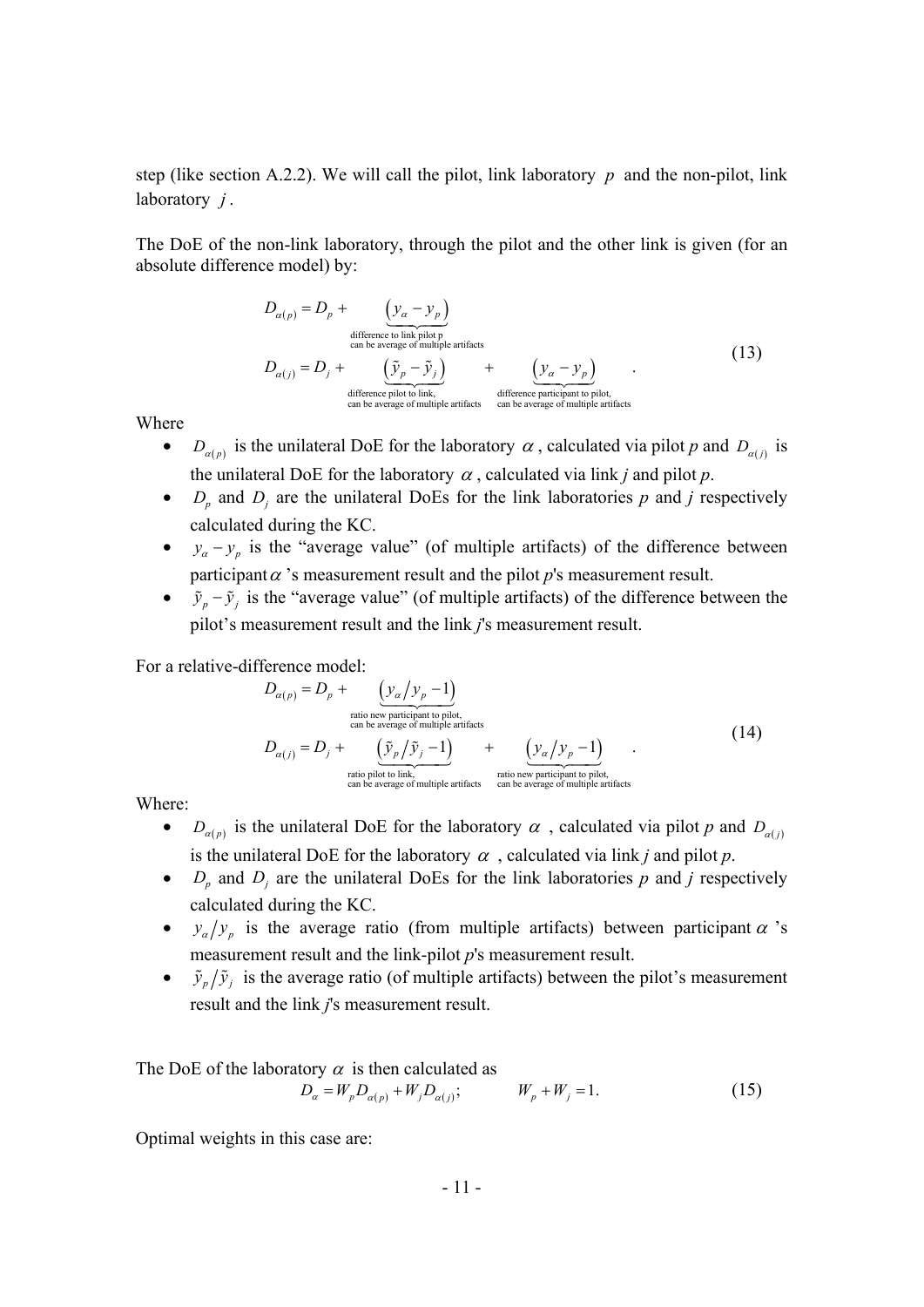$$
W_{p} = \frac{\overline{W}}{\overline{\sigma}_{p}^{2} - u_{p,r,RMO}^{2} - s_{RMO}^{2}}, \qquad W_{j} = \frac{\overline{W}}{\overline{\sigma}_{j}^{2} + u_{p,r,RMO}^{2}} \n\overline{W} = \frac{(\overline{\sigma}_{j}^{2} + u_{p,r,RMO}^{2})(\overline{\sigma}_{p}^{2} - u_{p,r,RMO}^{2} - s_{RMO}^{2})}{\overline{\sigma}_{p}^{2} + \overline{\sigma}_{j}^{2} - s_{RMO}^{2}} \n\overline{\sigma}_{p}^{2} = s_{\text{KC}}^{2} + s_{RMO}^{2} + u_{p,r,RLO}^{2} + u_{p,r,RMO}^{2} \n\overline{\sigma}_{j}^{2} = s_{\text{KC}}^{2} + s_{RMO}^{2} + u_{j,r,RLO}^{2} + u_{j,r,RMO}^{2}
$$
\n(16)

Note that this has an asymmetry. Terms are described in Section A.2.4 below.

The uncertainty component of the unilateral DoE is given as an expanded uncertainty

$$
U(D_{\alpha}) = 2u(D_{\alpha})\tag{17}
$$

where the standard uncertainty is calculated using

$$
u^{2}(D_{\alpha}) = \underbrace{u_{\alpha}^{2}}_{\alpha's \text{ measurement}} + \underbrace{(W_{p}^{2} - 2W_{p}w_{p} + W_{j}^{2} - 2W_{j}w_{j})s_{\text{KC}}^{2}}_{\text{KC effects}} + u^{2}(x_{\text{ref}}) + \underbrace{W_{p}^{2}(u_{p,\text{st}}^{2} + u_{p,\text{r,KLO}}^{2} + u_{p,\text{r,RMO}}^{2})}_{\text{i link quality}} + \underbrace{(18)}_{\text{j link quality}}
$$

This equation is described and the terms are defined in section A.2.4 below.

#### **A.2.4 Terms in the equations**

The three uncertainty equations (5), (10), and (15) all take the same form. The first four terms are identical and have the following components:

#### Uncertainty associated with the participant to be linked

 $u_{\alpha}^{2}$  in (12) and (18),  $u_{p}^{2}$  in (6).

 This is the full uncertainty (from both systematic and random effects) for the participant to be linked.

# KC effects

 $(W_i^2 - 2W_iw_i + W_j^2 - 2W_jw_j)s_{\text{KC}}^2 + u^2(x_{\text{ref}})$  in (6) and (12) are equivalent using the index *p* instead of *i* in (18).

- Here the weights  $W_i$  and  $W_j$  are as in Eqs. (4), (10) or (16).
- $u(x_{ref})$  is the standard uncertainty associated with the Key Comparison Reference Value. This value is available from the KC report.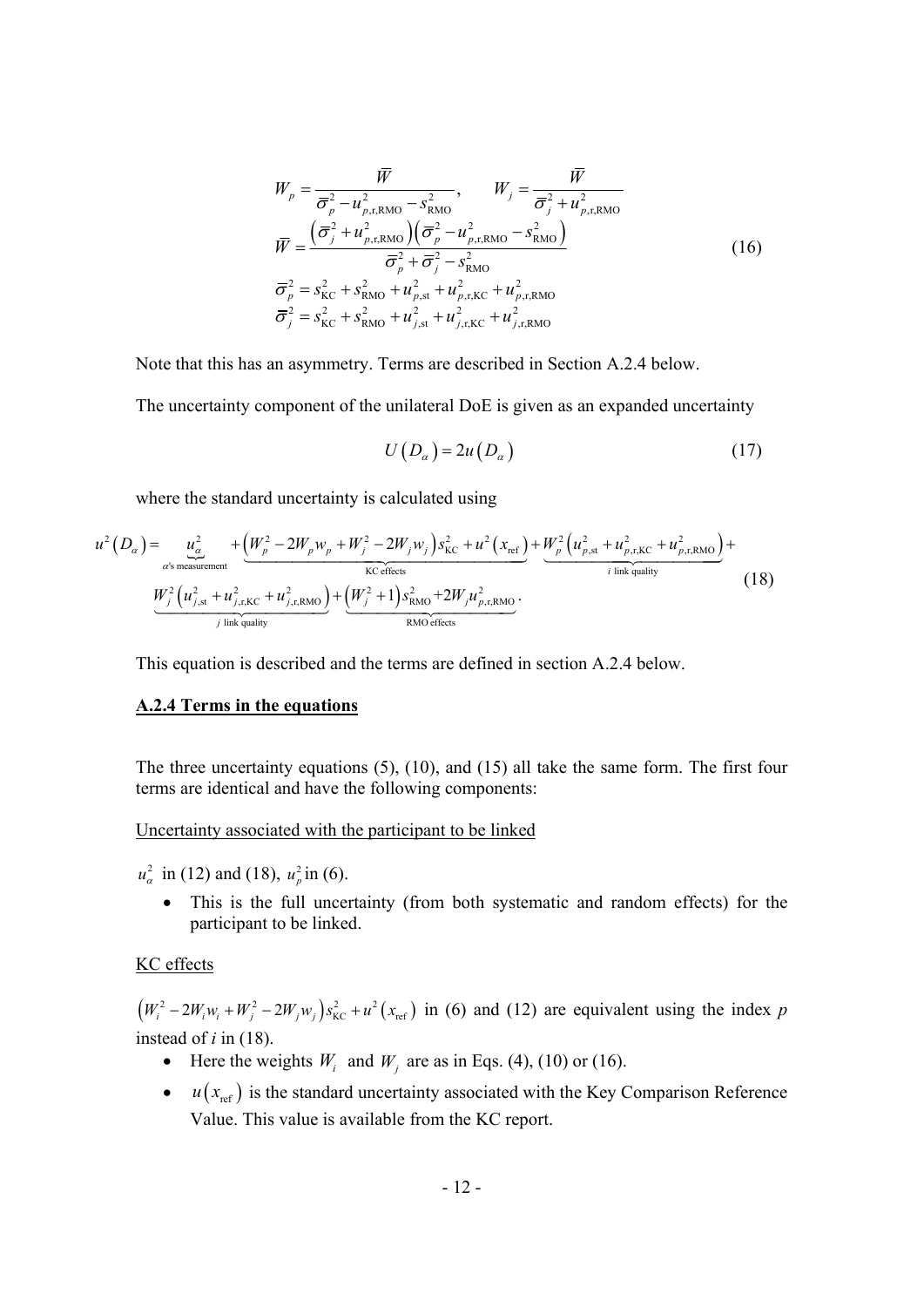- $s_{\text{KC}}$  is the transfer uncertainty for the KC. This may be an artifact instability factor calculated from known effects, or it may be the additional *s* term added during a Mandel-Paule approach in obtaining consistency of the KC results. In either case this term is available from the KC report. If it is not used in the KC report,  $s_{\text{KC}} = 0$ .
- $w_i$  and  $w_j$  are the weights for the two link laboratories in the calculation of the KCRV. This value is provided in the KC report; however, where it is not available, then  $w_i = w_j = 0$  will give a conservative estimate of the uncertainties.

# Link qualities of the two link laboratories

 $2\left(u_{i,\text{st}}^2+u_{i,\text{r,KC}}^2+u_{i,\text{r,RMO}}^2\right)+W_j^2\left(u_{j,\text{st}}^2+u_{j,\text{r,KC}}^2+u_{j,\text{r,RMO}}^2\right)$ link quality  $j$  link quality *i*  $\left\{ \begin{array}{c} u_{i,\text{st}} + u_{i,\text{r},\text{KC}} + u_{i,\text{r},\text{RMO}} \end{array} \right\}$   $\left\{ \begin{array}{c} u_{j,\text{st}} + u_{j,\text{r},\text{KC}} + u_j \end{array} \right\}$  $W_i^2 (u_{i,\text{st}}^2 + u_{i,\text{r,KC}}^2 + u_{i,\text{r,RMO}}^2) + W_j^2 (u_{i,\text{st}}^2 + u_{i,\text{r,RC}}^2 + u_{i,\text{r,RMO}}^2)$  in (6) and (12) are equivalent using *i* link quality

the index *p* instead of *i* in (18).

- These terms are weighted by the weights from Eqs.  $(4)$ ,  $(10)$  or  $(16)$ .
- $\bullet$   $u_{i,st}, u_{i,st}$  are the standard uncertainties associated with reproducibility of the two link laboratory's scales between the KC and the RMO-KC. If the time interval between the KC and the RMO-KC is short, or if the link laboratory can provide additional evidence to confirm the stability of its scale, then this can be assumed to be zero.
- $\bullet$  *u<sub>i,KC</sub>*, *u<sub>j</sub><sub>KC</sub>* are the standard uncertainties associated with uncorrelated (random) effects of the link laboratories during the KC. This should be available from the KC report. If it is not available, for older comparisons, it may be appropriate to assume that  $u_{i,r,KC}^2 + u_{i,s}^2 = u_i^2$  (scale stability unknown), where  $u_i$  is the declared total standard uncertainty of the link laboratory during the KC.
- $\bullet$   $u_{i,r,RMO}, u_{i,r,RMO}$  are the standard uncertainties associated with uncorrelated (random) effects of the link laboratories during the RMO comparison.

# RMO effects

The RMO effects term is different for each of the three cases.

- For the non-link pilot it is:  $(W_i^2 + W_i^2) s_{\text{RMO}}^2$  (Eq. (6)).
- For the participant where the pilot is not a link, it is:  $(W_i^2 + W_j^2 + 1)(u_{p,r,RMO}^2 + s_{RMO}^2)$ (Eq. (12))
- For the participant where the pilot is a link, it is:  $(W_j^2 + 1) s_{\text{RMO}}^2 + 2W_j u_{p,\text{RMO}}^2$  (Eq. (18)).

Here,

• These terms are weighted by the weights from Eqs.  $(4)$ ,  $(10)$  or  $(16)$ .